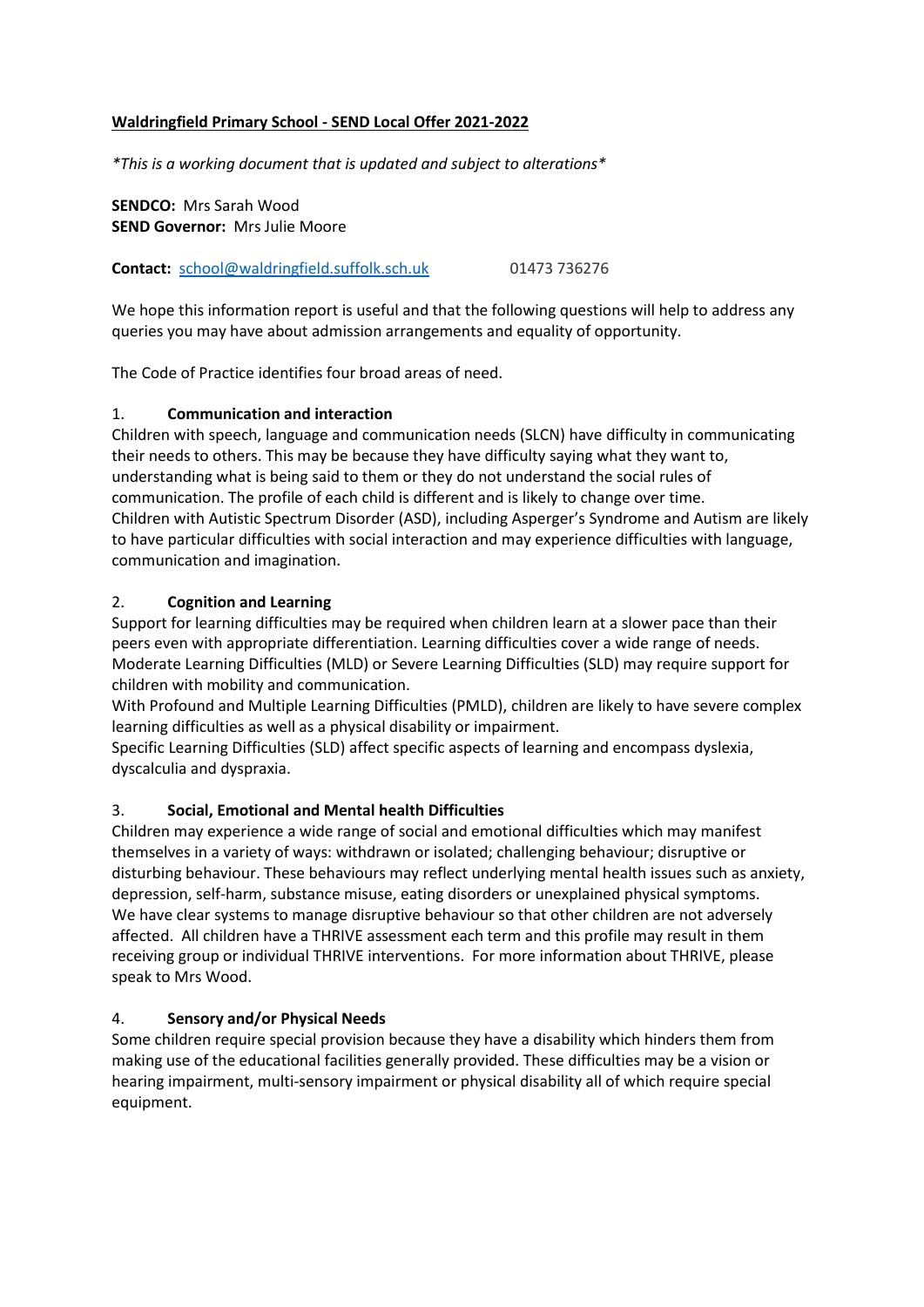The school will identify the special needs of a child to work out what action it needs to take. It will identify needs alongside parents, carers and other health and education specialists and ensure that due consideration is given to the needs of the whole child not just the special educational needs.

## **How does the school know if my child needs extra help?**

We have a number of methods to help us identify if a child needs extra help. These include:

- Information from your child's pre-school or previous school
- Information from other services who have worked with your child, for example a speech and language therapist
- THRIVE profile

This information will be used to ensure that we meet any additional needs your child may have. Once your child is in school, we will monitor their progress and development. If we have any concerns, in consultation with parents, we may ask other professionals to give advice and support.

## **What should I do if I think my child may have SEND?**

- Talk to your child's class teacher and/or Mrs Wood. Your concerns will always be taken very seriously, your views are very important to us.
- Children are supported most effectively in their learning when the school, parents and child work in a partnership.

## **How will school staff support my child?**

- Your child's needs will be met within the classroom, supported by high quality-first teaching, including lesson planning that takes account of the needs of each child, and additional adult support where necessary.
- The progress of all children is reviewed on a regular basis.
- The class teacher will develop a plan for your child with appropriate targets. This will be reviewed regularly to ensure that support remains appropriate and information will be shared with you. Your child will be involved in this in a way that is appropriate for them.
- Where necessary, an individual programme of support will be used and progress monitored.
- Where necessary, the school may seek support from outside services. This will be discussed with you and a referral made with your permission.
- The governing body is responsible for ensuring that funding is used appropriately and for monitory teaching and accessibility. There is a designated SEND governor who works with the SENDCo.
- If necessary, your child will receive individual or group THRIVE work.

## **How will the curriculum be matched to my child's needs?**

- Lessons are pitched appropriately, so that all children can learn and progress.
- Teachers take account of the needs of each individual child and plan different tasks and resources appropriately.
- Tracking and assessment enables each class teacher to analyse the progress of the child.
- Pupil progress meetings are held to discuss suitable teaching programmes for each child.
- Targets are set to support children's individual needs and are regularly updated.
- Intervention programmes are put in place as necessary to help children with areas they need help with
- Children work in a variety of groupings, such as response partners, small supported groups, one to one, mixed ability and similar ability groups.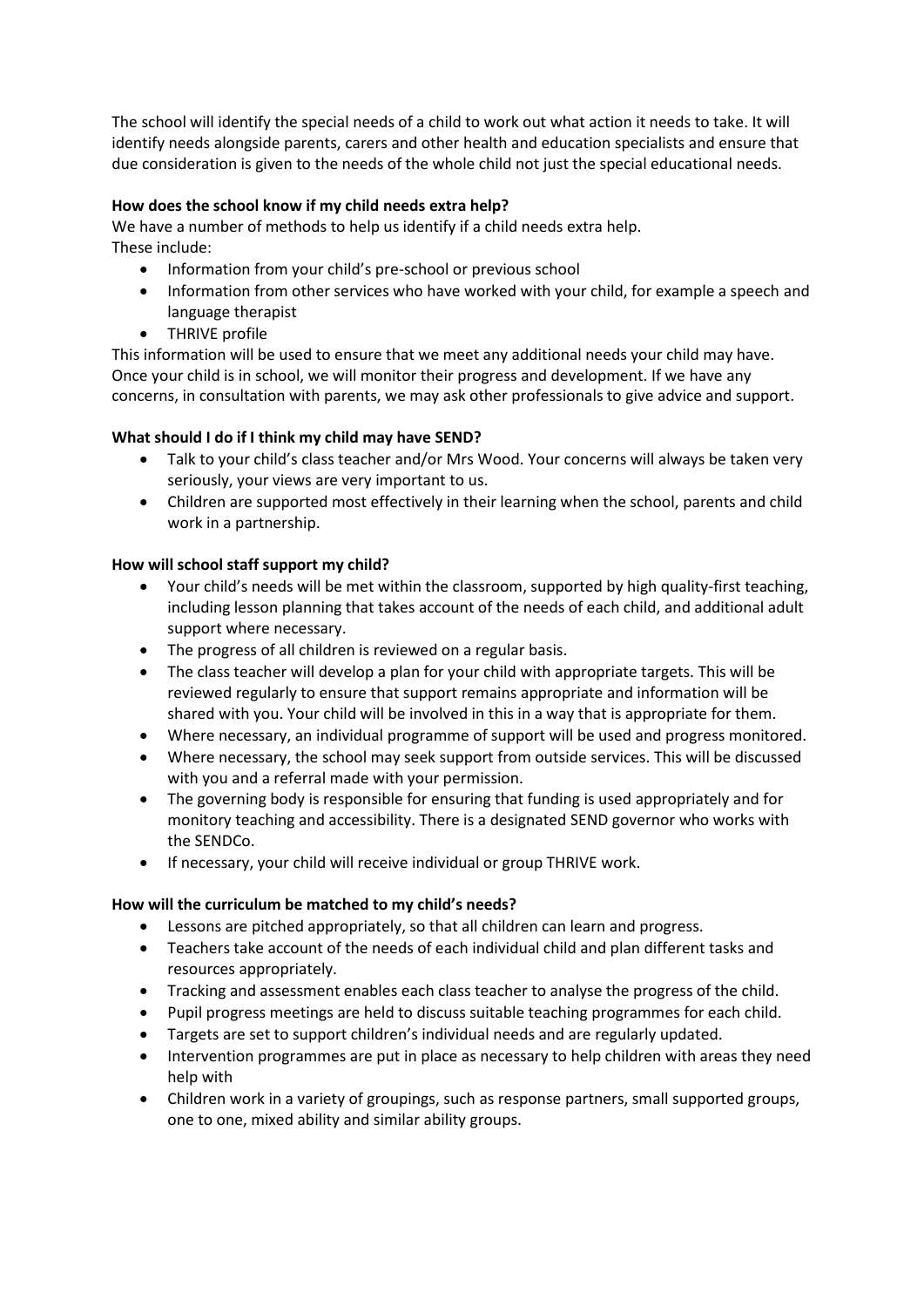#### **How will I know how my child is doing?**

- You will be invited to attend a parents evening in the Autumn and Spring terms to discuss your child's progress with their class teacher. You are also welcome to arrange a meeting with their teacher to discuss their progress at any time during the year.
- Targets are set to support children's individual needs and for children with Special Educational Needs these are recorded on an Individual Education Plan (IEP). These targets will be discussed with parents and you will be asked to sign this document. The IEPs are regularly monitored and updated and your contributions will be welcomed.

## **How will you help me to support my child's learning?**

- Class teachers and Mrs Wood will be able to share with you ideas, resources, recommendations and information sources for supporting your child's learning.
- Children are supported most effectively in their learning when the school, parents and child all work together.

#### **How can children be involved in their own learning and time at Waldringfield?**

- All children are aware of their personal targets and the steps they can take to achieve them.
- We have a school council with representatives from each class including those with special education needs and meet regularly to discuss the school environment.
- We actively encourage children to find a trusted adult to talk to if they have any concerns or worries.

#### **What training have staff had, or are undertaking, to support children with Special Needs?**

The Head Teacher is the Continuing Professional Development (CPD) Co-ordinator for class teachers and teaching assistants. This role ensures that all staff have the skills they require to support the pupils in our school.

- Observations regularly take place to ensure the sharing of good practice.
- Medical training to support pupils with medical care plans such as allergies and asthma.

# **How will my child be included in activities outside the classroom, including school trips?**

We make sure that activities outside the classroom and school trips are available to all.

- Risk assessments are carried out for each trip and a suitable number of adults are made available to accompany the pupils, with one to one support and alternative transport available if necessary.
- Parents/carers are invited to accompany their child on a school trip if this ensures access.
- Breakfast and after school clubs are available to all pupils and adjustments will be made to support participation if necessary.
- We have clubs each lunchtime and the Golden Mile at playtime to ensure children have options for a structured activity if they would prefer.
- Health and safety audits are conducted as and when appropriate.

#### **How accessible is the school environment?**

- Each SEND child has a risk assessment of their access needs carried out by the SENDCo and we purchase or borrow any equipment needed to remove an access barrier eg. an exercise table, a toilet hoist, a raised chair, dietary modifications, IT hardware with appropriate software etc.
- All classroom resources are made accessible by making personalised modifications as necessary eg. coloured overlays, enlarged type, dyslexic dictionaries, proximity to whiteboards, PECS book etc.